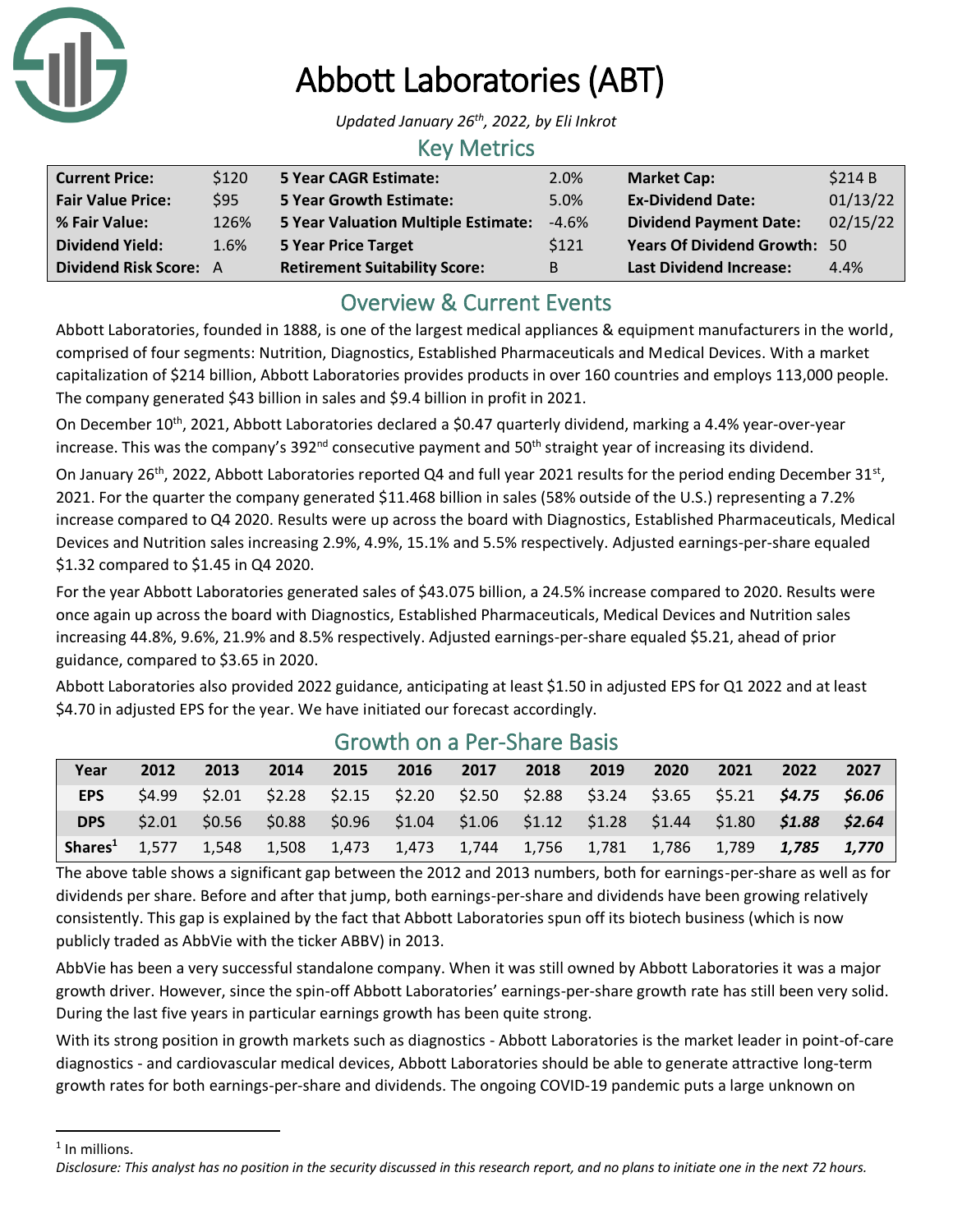

# Abbott Laboratories (ABT)

#### *Updated January 26th , 2022, by Eli Inkrot*

short-term demand across the globe. However, we believe that Abbott will be resilient in this environment – especially considering the COVID-19 diagnostics tests. We are forecasting 5% growth coming off \$4.75 in EPS for 2022.

| <b>Valuation Analysis</b>  |      |      |      |      |                     |           |      |         |      |      |            |      |
|----------------------------|------|------|------|------|---------------------|-----------|------|---------|------|------|------------|------|
| Year                       | 2012 | 2013 | 2014 | 2015 | 2016                | 2017      | 2018 | 2019    | 2020 | 2021 | <b>Now</b> | 2027 |
| Avg. $P/E$ 12.6 17.8       |      |      |      |      | 18.0 21.5 18.4      | 19.4 22.3 |      | 24.9    | 26.3 | 22.6 | 25.3       | 20.0 |
| <b>Avg. Yld.</b> 3.2% 1.6% |      |      |      |      | 2.1% 2.1% 2.1% 2.2% |           | 1.7% | $1.6\%$ | 1.5% | 1.5% | 1.6%       | 2.3% |

Abbott Laboratories' price-to-earnings ratio expanded after the spin-off of AbbVie, which is not surprising, as AbbVie had been the somewhat riskier part of the business. In addition, shares were coming off recession lows. Abbott Laboratories as a med-tech pure play is a low-risk investment, but its current valuation seems elevated, nevertheless. We believe that shares are trading above fair value, pegged at 20 times earnings, implying the potential for a valuation headwind from this point.

Abbott Laboratories has declared 392 consecutive dividends and increased its payout for 50 straight years.

### Safety, Quality, Competitive Advantage, & Recession Resiliency

| Year   | 2012 | 2013 | 2014 2015 2016 2017 2018 2019 2020 |         |         |     |        |     | 2021 | 2022 2027 |     |
|--------|------|------|------------------------------------|---------|---------|-----|--------|-----|------|-----------|-----|
| Payout | 40%  | 28%  | 39%                                | 45% 47% | $-42\%$ | 39% | $-40%$ | 39% | 35%  | $-40\%$   | 43% |

Abbott Laboratories' dividend payout ratio has never been above 50% throughout the last decade. Coupled with the fact that the company's earnings-per-share did not decline during the last financial crisis – it actually continued to grow – Abbott Laboratories' dividend looks very safe.

After the spin-off of AbbVie, Abbott Laboratories has proven to be a very stable performer with a solid outlook. The markets that Abbott Laboratories addresses are not cyclical as medical devices and diagnostics are needed whether the economy is doing well or not. This explains why Abbott Laboratories performed so well during the last financial crisis. Moreover, for future recessions, we believe Abbott Laboratories will most likely not be vulnerable. The company is a leader in the markets it addresses, such as in point-of-care diagnostics, which provides competitive advantages due to Abbott Laboratories' scale and global reach. This is especially true given the current global pandemic.

#### Final Thoughts & Recommendation

Shares are up 5% in the last year. Abbott Laboratories is a fundamentally strong company that addresses attractive and growing markets. However, the current valuation leaves something to be desired. We are projecting total return potential of 2.0% per annum, stemming from 5% growth and a 1.6% starting dividend yield offset by a valuation headwind. Shares earn a hold rating.



#### Total Return Breakdown by Year

[Click here to rate and review this research report. Your feedback is important to us.](https://suredividend.typeform.com/to/S0SIkB)

*Disclosure: This analyst has no position in the security discussed in this research report, and no plans to initiate one in the next 72 hours.*